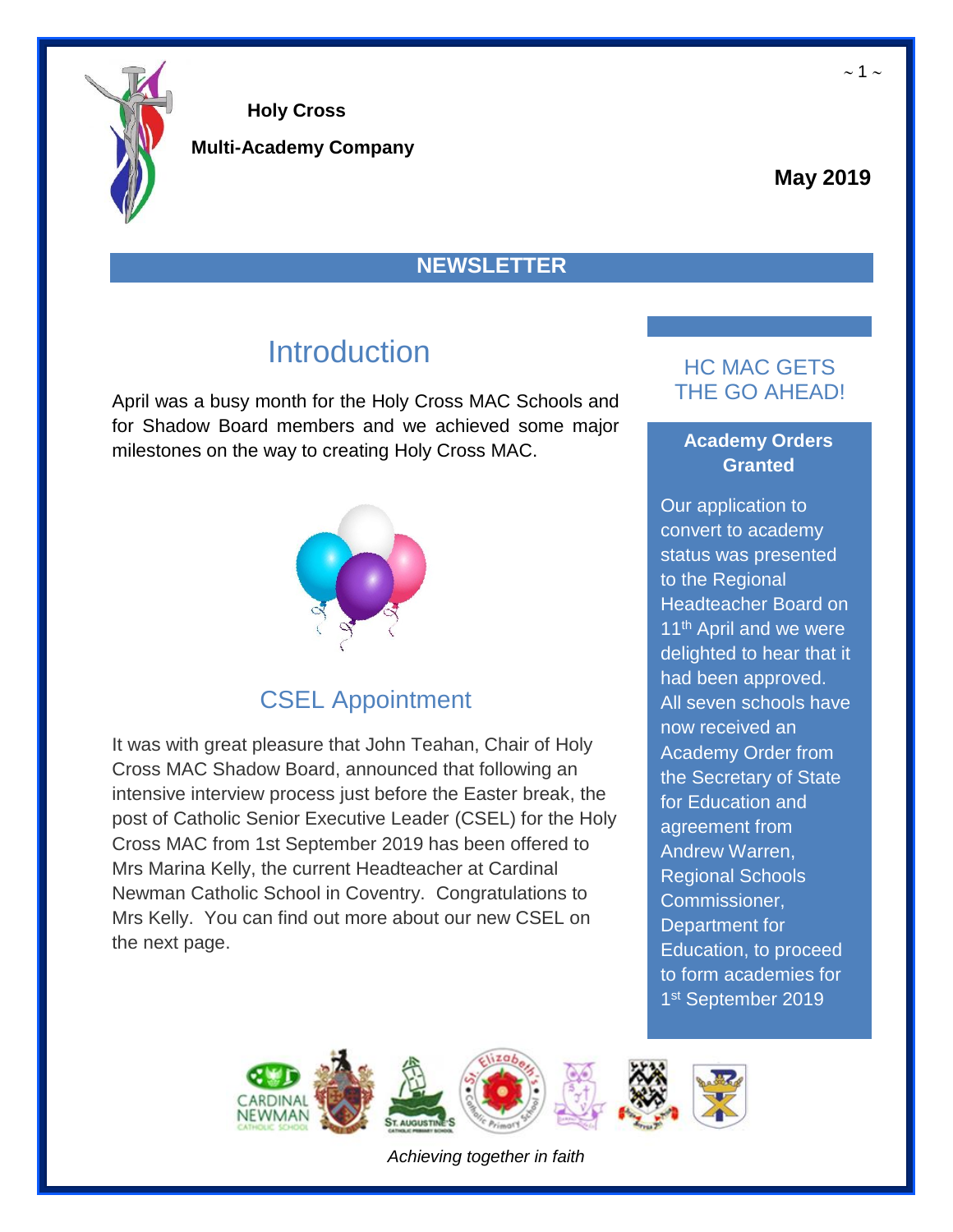

**Multi-Academy Company**

# Meet Marina Kelly our Catholic Senior Executive Leader(designate)



I am delighted to introduce myself as the newly appointed Catholic Senior Executive Leader for the Holy Cross MAC from September 2019. I am currently Headteacher at Cardinal Newman Catholic School and I have had the privilege of leading this wonderful school community for the last 7 years. I started my teaching career as a Mathematics teacher at St Pauls Girls' School in Birmingham and, following deputy headships at Henley High School and St Thomas Aquinas Catholic School, I felt honoured and privileged to be appointed Headteacher at Cardinal Newman.

Since starting my career in 1989 the educational landscape has changed considerably, many times, and we are now operating in very exciting times! The Holy Cross MAC will be formed on 1 September 2019 when seven Catholic schools in Coventry will begin to work together and combine their collective strengths to improve the breadth of opportunity and successes for all our young people from age 3 – 19.

I have thoroughly enjoyed being Headteacher at Cardinal Newman and the opportunity to now work across our seven MAC schools is a great privilege. As a Headteacher and a teacher of Mathematics I have always had the drive, determination and ambition to ensure that all aspects of provision are truly outstanding. I now look forward to extending the same ambition and high expectations across all the Holy Cross MAC schools, building on their many strengths and working together to ensure that all our schools are providing a consistently outstanding Catholic education.

It is with huge enthusiasm as well as humility that I take on the role of Catholic Senior Executive Leader and I look forward to working with the Board of Directors, Local Governing Bodies, Headteachers and all our young people. Together, we have huge ambition for all the young people in our communities and I know we will develop and grow together.

I am looking forward to working with you and I will work tirelessly to ensure that your child's ambitions and God-given talents are realised.



*Achieving together in faith*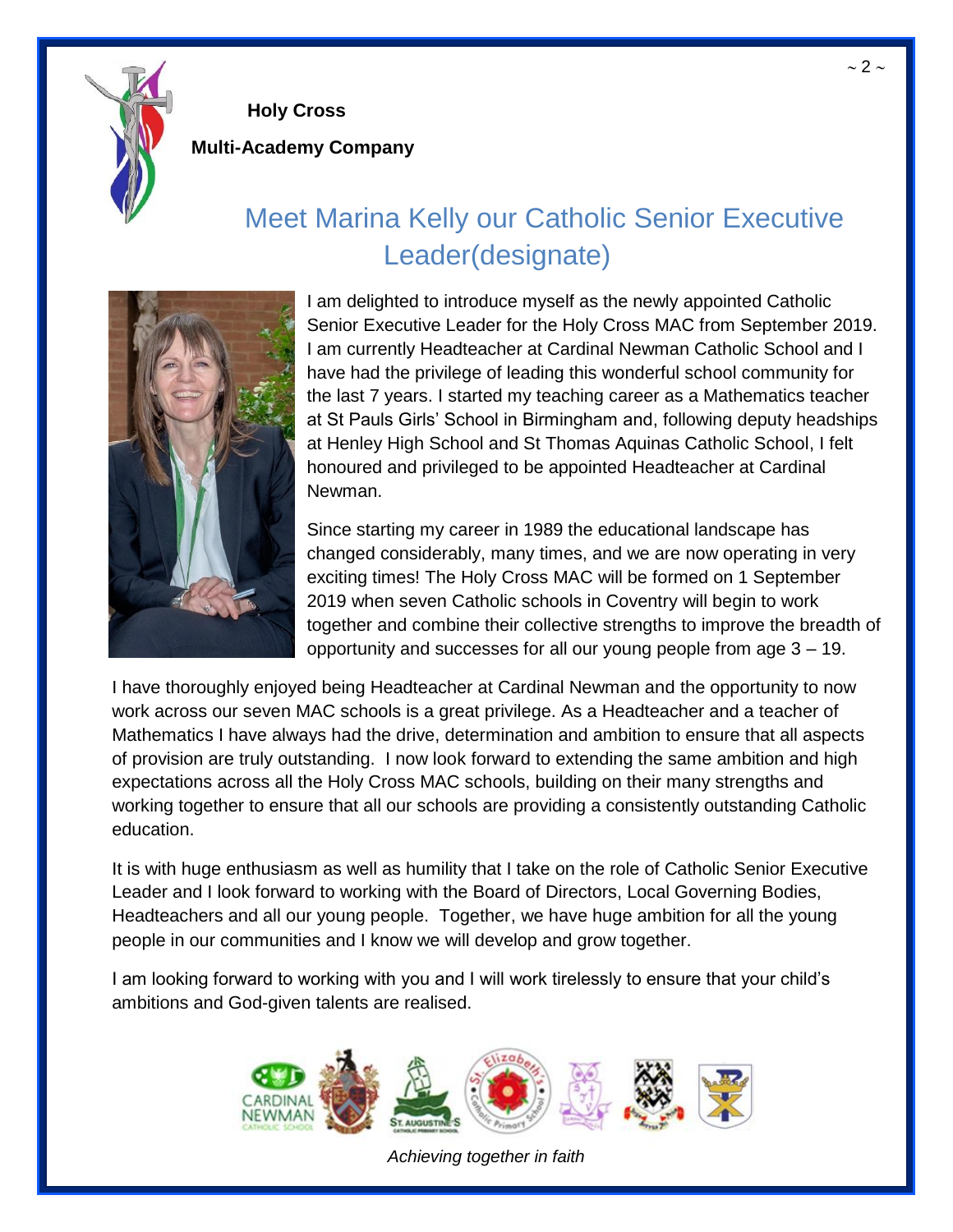

**Multi-Academy Company**

# **Spotlight on Schools**

## Welcome to Sarah Collins Headteacher at St Thomas More Catholic Primary School



Having taught in a variety of different primary schools in London and Coventry over the last 19 years, I'm delighted to be taking on the challenge of headship at St Thomas More. The fact that the beginning of my journey of headship coincides with the beginning of our journey of working together as a family of schools in the Holy Cross Multi-Academy Company, makes this prospect even more exciting.



Whilst keen to ensure St Thomas More retains its individual personality, charm and identity, I am looking forward to working with the family of schools to forge a strong Holy Cross identity. I believe that this will enable each of us to draw on the experience, knowledge and skills of a diverse range of talented professionals to improve the educational and faith experience received by every child in each school in our family. Our children deserve the best, and by achieving together in faith, we can deliver excellence to every child.

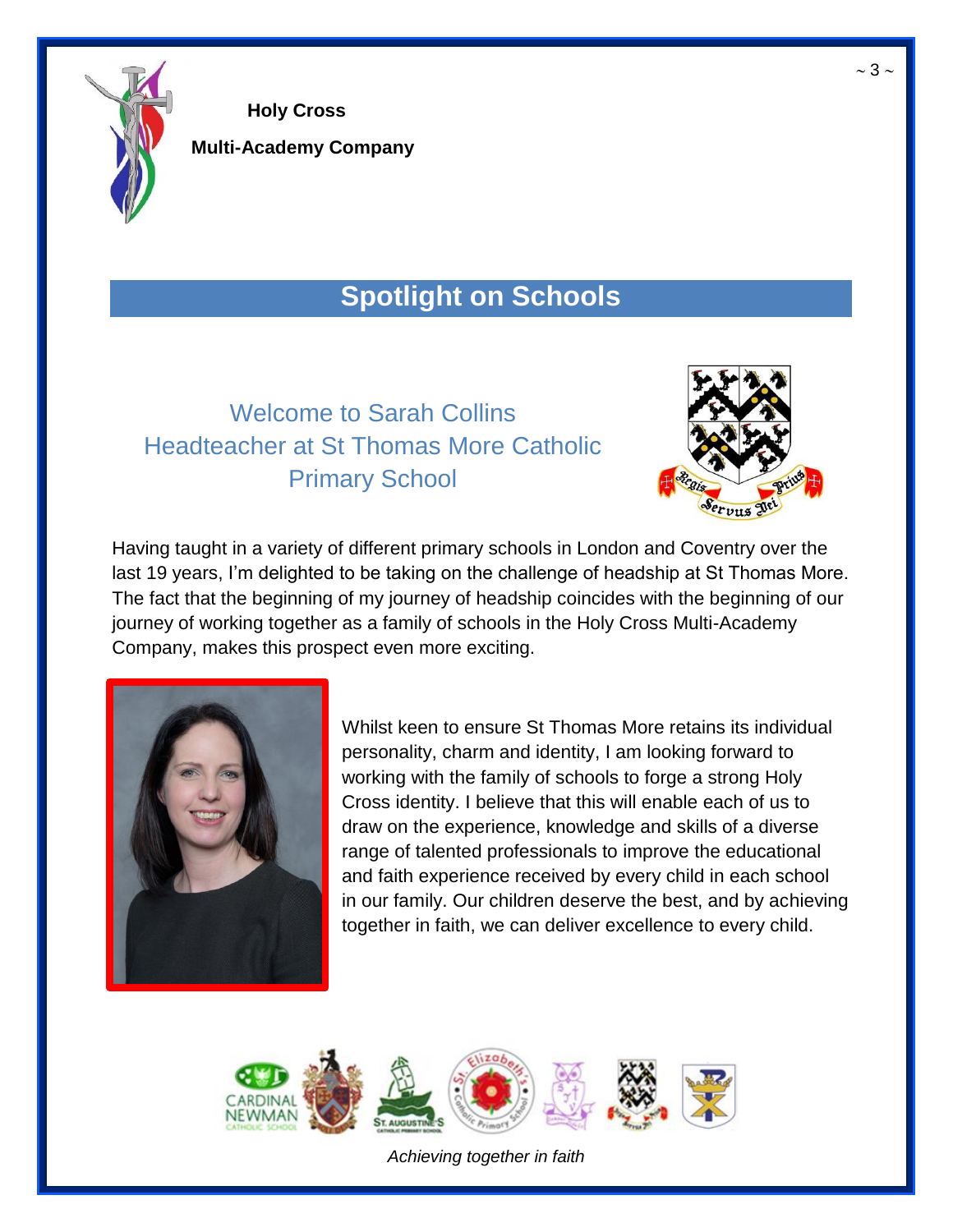

#### **Multi-Academy Company**

# **Spotlight on Schools**

The most important thing about Holy Cross MAC is the family of schools who are working together to deliver an excellent Catholic education.

As most people only know one or two of our schools really well, we wanted to use this spotlight to introduce you to each of the Holy Cross schools. This month we are moving the spotlight to one of our Primary Schools, Christ the King Catholic Primary School which operates from two sites, Scots Lane and Westhill Road, Coundon and is home to around 460 children in the school and nursery.

## **Christ the King Catholic Primary School**



Christ the King Catholic Primary School provides an excellent, Christ centred education through inspirational teaching and empowerment of all pupils to reach their full potential spiritually, intellectually, physically, socially and morally, in a happy, caring, stimulating environment promoting self-esteem and confidence. Our school offers all-through primary education from nursery to the end of Key Stage 2.

*Pupils are making good progress in all years. Their attainment at the end of Years 2 and 6 is consistently above the national average.*

> *The school's ethos and curriculum make an outstanding contribution to pupils' spiritual, moral, social and cultural development.*

Our teaching philosophy is centred on an environment of mutual respect where the staff, the pupils and the whole community

*The School's work to promote pupils' personal development and welfare is outstanding.*

**Ofsted 2019**

work together for the common aim of educating to achieve the highest standards of competence and ability and to be responsible and worthy citizens of the world.

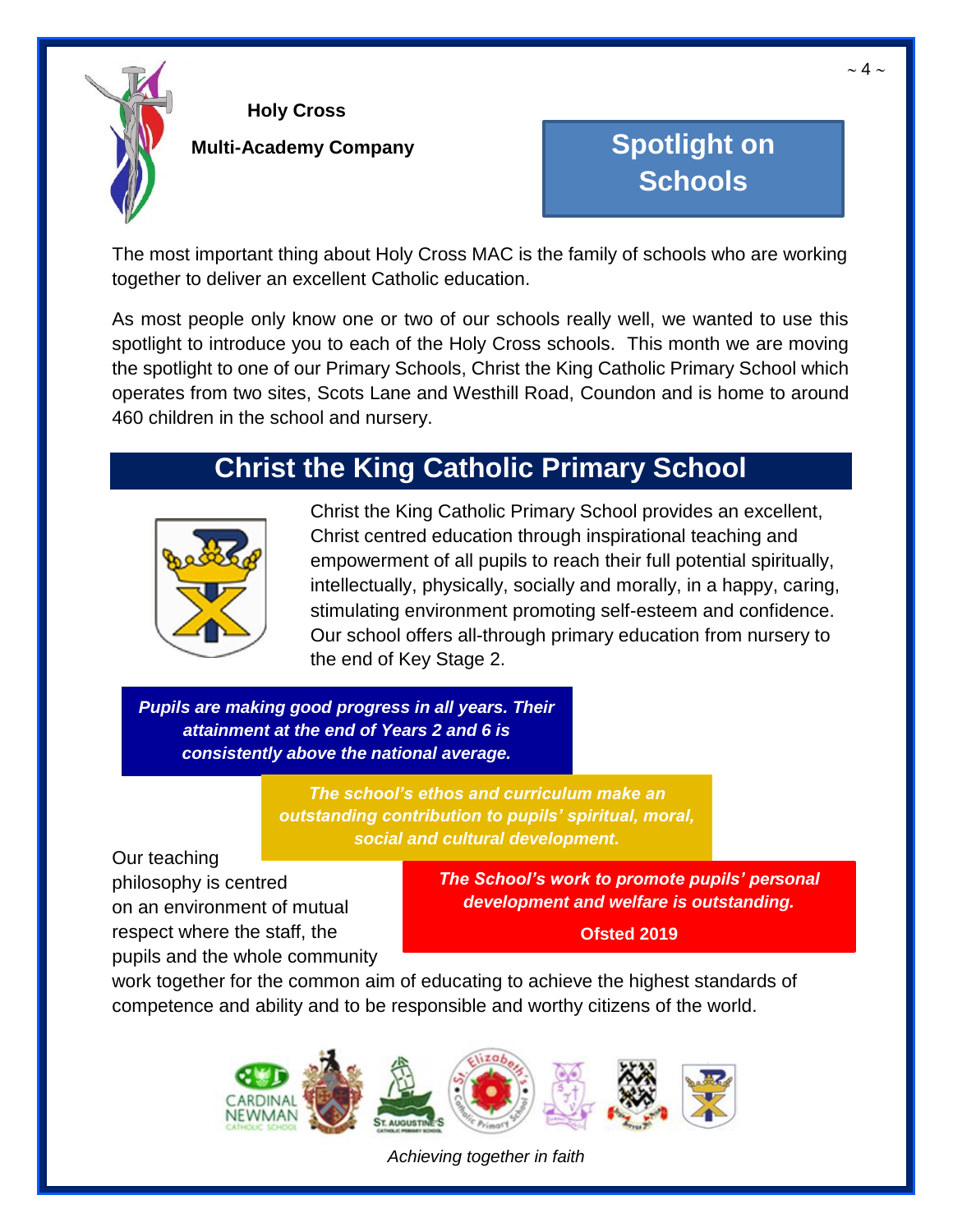

**Multi-Academy Company**

The diverse backgrounds represented by our pupils and staff contribute to a rich learning environment where the communication of knowledge is informed by professional expertise and personal experience. A differentiated teaching programme delivers the curriculum at the rate appropriate to the individual child.

*Teachers know their subjects well and provide clear explanations that help pupils to understand new ideas and concepts.* Ofsted 2019

We aim to develop and extend every pupil to enable them to achieve their full potential, irrespective of academic ability or social background. Our curriculum encompasses the widest range of concepts, attitudes, skills, responsibilities and cross-curricular issues relevant to a pupil's life in its widest perspective. The school offers a wide range of sporting and artistic activities to complement the core academic expectations of the National Curriculum. Our pupils make excellent academic progress, and impressive results are achieved on the sports field and in the arts arena.

#### **Christ the King** continued….



*Pupils' conduct and attitude to learning are exemplary. They are polite and unfailingly well mannered….the behaviour of pupils is outstanding*

Ofsted 2019



*Governors provide excellent support and robust challenge to leaders.* Ofsted 2019